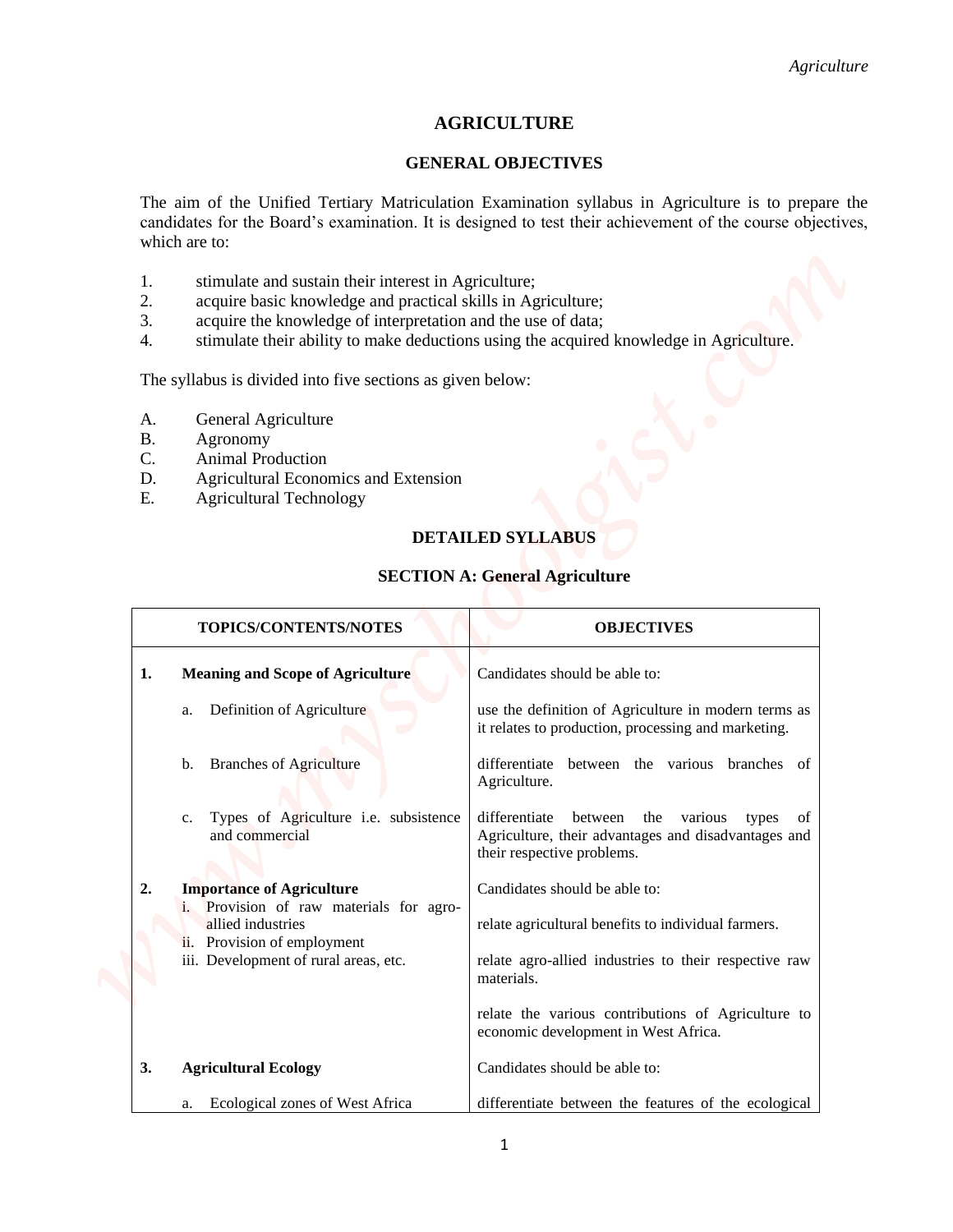|    |                                                                                                                                                                                                      | Agriculture                                                                                                                                                                                |
|----|------------------------------------------------------------------------------------------------------------------------------------------------------------------------------------------------------|--------------------------------------------------------------------------------------------------------------------------------------------------------------------------------------------|
|    | TOPICS/CONTENTS/NOTES                                                                                                                                                                                | <b>OBJECTIVES</b>                                                                                                                                                                          |
|    |                                                                                                                                                                                                      | zones in West Africa.                                                                                                                                                                      |
|    | b. Agricultural products of each ecological<br>zone                                                                                                                                                  | classify agricultural products according to each<br>ecological zone.                                                                                                                       |
|    | Environmental factors and their effects<br>$C_{\bullet}$<br>on crop and livestock production                                                                                                         | differentiate abiotic from biotic factors affecting<br>agricultural production.                                                                                                            |
| 4. | <b>Agricultural Genetics</b>                                                                                                                                                                         | Candidates should be able to:                                                                                                                                                              |
|    | First and second laws of Mendel<br>a.                                                                                                                                                                | apply the first and second laws of Mendel to<br>genetics.                                                                                                                                  |
|    | Cell division<br>b.                                                                                                                                                                                  | differentiate between the types of cell division.                                                                                                                                          |
|    | Terminologies e.g.<br>locus,<br>alleles,<br>c.<br>genotype, dominance                                                                                                                                | i.<br>determine the outcome of genetic crossing<br>involving homozygous and heterozygous<br>traits.<br>ii.<br>compute simple probability ratios.                                           |
|    | Methods of crop improvement e.g.<br>d.<br>introduction,<br>selection,<br>crossing,<br>quarantine etc.                                                                                                | give reasons for crop improvement.<br>1.<br>ii.<br>distinguish between various methods of<br>crop improvement, and their respective<br>advantages and disadvantages.                       |
|    | Methods of animal improvement e.g.<br>e.<br>introduction, breeding, quarantine and<br>selection:<br>Breeding systems<br>line-breeding,<br>inbreeding,<br>cross-<br>breeding, artificial insemination | give reasons for animal improvement.<br>i.<br>ii.<br>differentiate between the various<br>methods of animal improvement, and<br>respective<br>advantages<br>their<br>and<br>disadvantages. |
| 5. | <b>Farm Inputs</b>                                                                                                                                                                                   |                                                                                                                                                                                            |
|    | e.g. planting materials, agrochemicals, etc.                                                                                                                                                         | Candidates should be able to:                                                                                                                                                              |
|    |                                                                                                                                                                                                      | classify different types of farm inputs and their uses.                                                                                                                                    |
| 6. | History of Agricultural Development in<br><b>West Africa</b>                                                                                                                                         | Candidates should be able to:                                                                                                                                                              |
|    | Agricultural systems e.g. shifting<br>a.<br>cultivation, bush fallowing, etc.                                                                                                                        | compare various agricultural systems.                                                                                                                                                      |
|    | Problems of Agricultural development<br>e.g. land tenure systems, inadequate<br>infrastructures, inadequate finance for<br>agriculture, environmental degradation,<br>etc.                           | identify the problems, their effects and proffer<br>solutions                                                                                                                              |
|    | Establishment of national research i.<br>c.<br>institutes e.g. NCRI, IAR, IAR&T,<br>CRIN, NIFOR, FRIN, RRI, NRCRI,                                                                                   | trace the history of research institutes from past<br>to present.                                                                                                                          |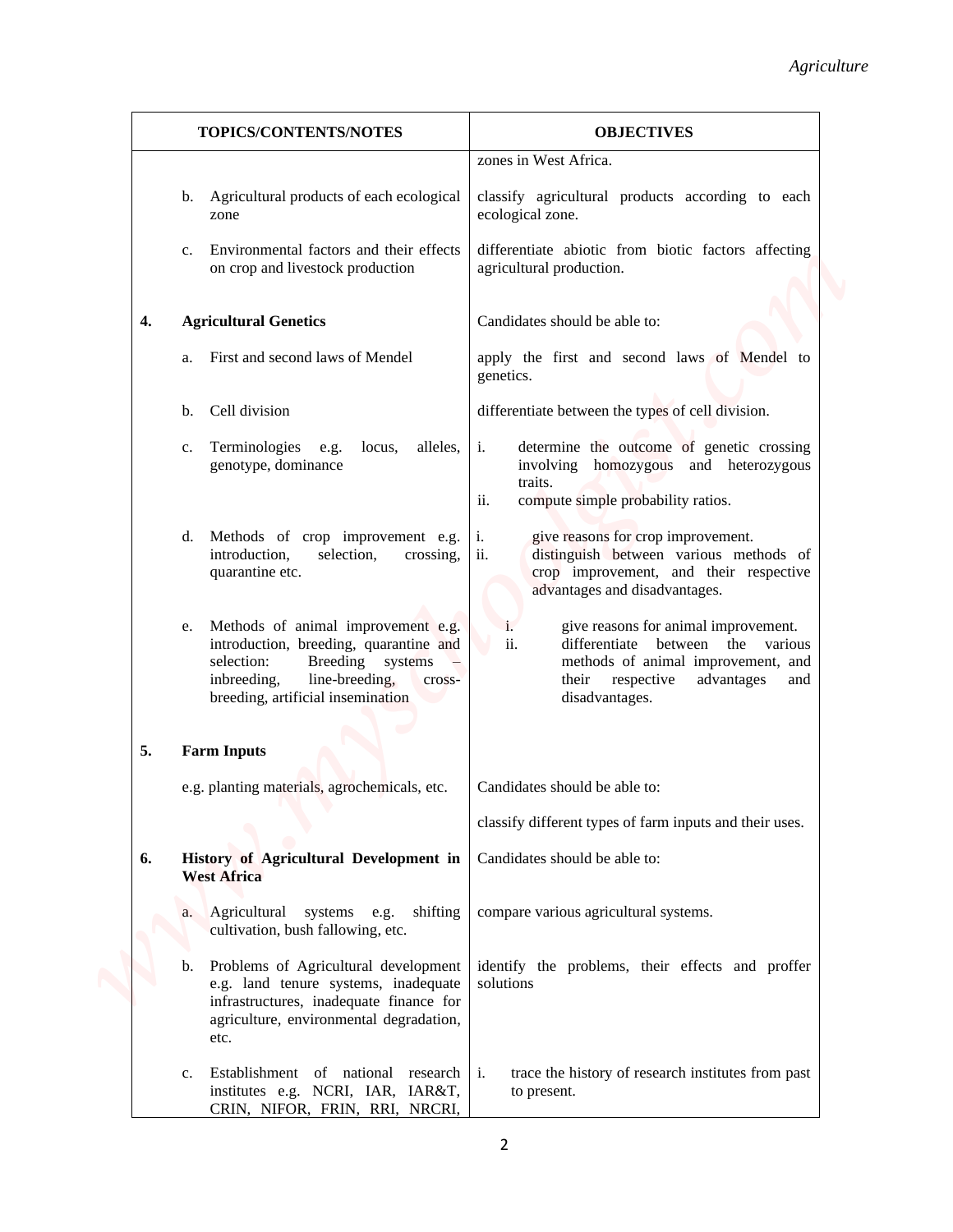|    | TOPICS/CONTENTS/NOTES                                                                                                                                                                      | <b>OBJECTIVES</b>                                                                                                                                         |
|----|--------------------------------------------------------------------------------------------------------------------------------------------------------------------------------------------|-----------------------------------------------------------------------------------------------------------------------------------------------------------|
|    | NIHORT, LCRI, etc. and international<br>research institutes e.g. IITA, ILRI,<br>ICRISAT, WARDA, etc., leading to<br>increased application of science to the<br>development of agriculture. | assess their role in the development of<br>ii.<br>agriculture.                                                                                            |
|    | d. Agricultural Development Projects<br>(ADPs) e.g. RTEP, FADAMA etc.                                                                                                                      | give reasons for the establishment of ADPs.                                                                                                               |
|    | National Agricultural Programmes such<br>e.<br>as OFN, NAFPP, NALDA, Green<br>Revolution, NCRPs, NARP, Project<br>Coordinating Unit (PCU) etc.                                             | evaluate the contributions of national agricultural<br>programmes.                                                                                        |
| 7. | Roles of Government and NGOs in<br><b>Agricultural Development</b>                                                                                                                         | Candidates should be able to:                                                                                                                             |
|    | Development<br>fiscal<br>policies<br>of<br>a.<br>favourable to agricultural production<br>e.g. import duties, ban on importation,<br>e.t.c.                                                | evaluate the effects of government policies on<br>agricultural development.                                                                               |
|    | Agricultural laws and reforms e.g. Land<br>b.<br>Use Act.                                                                                                                                  | identify agricultural laws and their effect on<br>agricultural production.                                                                                |
|    | Government programmes aimed at<br>c.<br>agricultural development e.g. subsidies,<br>credit facilities, e.t.c.                                                                              | identify the various agricultural incentives<br>$\mathbf{1}$ .<br>provided by the government.<br>assess their effects on agricultural development.<br>ii. |
|    | Provision of infrastructures e.g.<br>d.<br>transport systems, communication<br>systems, e.t.c.                                                                                             | compare the various infrastructural<br>facilities<br>provided by government and their uses.                                                               |
|    | Contribution of NGOs to agricultural<br>e.<br>development                                                                                                                                  | examine the roles of NGOs in the development of<br>agriculture.                                                                                           |

# **SECTION B: Agronomy**

|  |    | <b>TOPICS/CONTENTS/NOTES</b>                            | <b>OBJECTIVES</b>                                                                         |
|--|----|---------------------------------------------------------|-------------------------------------------------------------------------------------------|
|  |    | <b>Rocks and Soil formation</b>                         | Candidates should be able to:                                                             |
|  | a  | Rock formation                                          | Identify the major types of rocks and their formation.                                    |
|  | b. | Factors affecting rock weathering and<br>soil formation | identify major types and properties of soils; factors<br>and processes of soil formation. |
|  | c. | Physical properties of soil                             | differentiate between the horizons in a soil profile.                                     |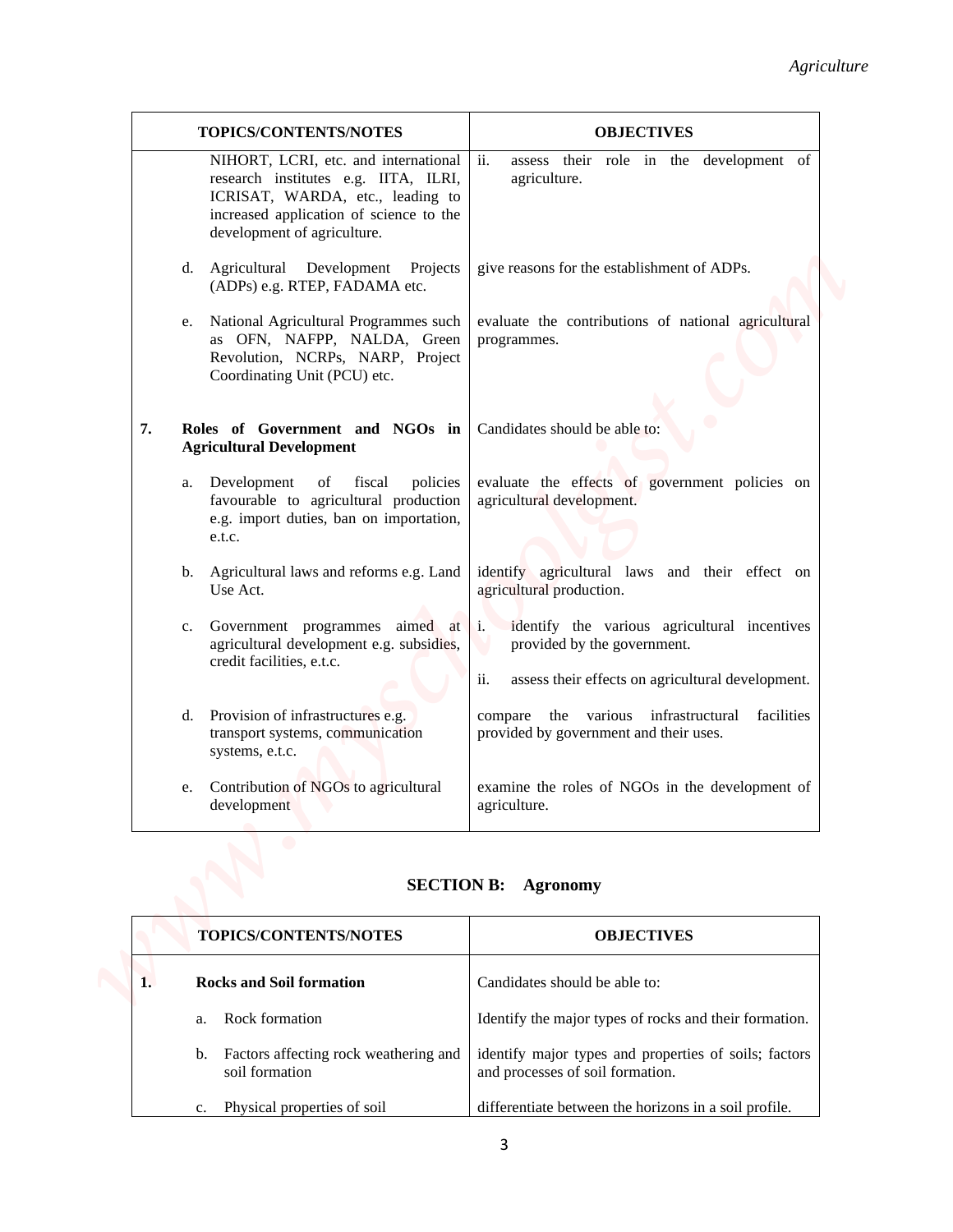|         |                                                                                                                                                                                                                     | Agriculture                                                                                                                                                                                                                                      |
|---------|---------------------------------------------------------------------------------------------------------------------------------------------------------------------------------------------------------------------|--------------------------------------------------------------------------------------------------------------------------------------------------------------------------------------------------------------------------------------------------|
|         | TOPICS/CONTENTS/NOTES                                                                                                                                                                                               | <b>OBJECTIVES</b>                                                                                                                                                                                                                                |
|         | i. Soil profile<br>Soil components, texture and<br>11.<br>structure                                                                                                                                                 | differentiate between the components of soil.<br>i.<br>ii.<br>compute the proportion of soil components.<br>analyse soil into its component parts.<br>111.<br>iv. determine the water-holding capacity of soil.                                  |
| d.      | Chemical properties of soil<br>Soil acidity and alkalinity<br>1.<br>Chemical components of soil e.g.<br>ii.<br>silicate                                                                                             | determine the soil pH.                                                                                                                                                                                                                           |
| 2.      | <b>Soil Water and Soil Conservation</b>                                                                                                                                                                             | Candidates should be able to:                                                                                                                                                                                                                    |
| a.      | Soil water: its importance, sources,<br>movement,<br>and<br>management<br>conservation.                                                                                                                             | compare capillary, gravitational and hygroscopic<br>i.<br>water.<br>ii.<br>determine water-holding capacity, wilting points<br>and plant available/unavailable water.<br>iii. Identify the methods of soil water management<br>and conservation. |
| b.      | Soil conservation:<br>meaning<br>and $\vert i$ .<br>effects,<br>importance,<br>causes,<br>prevention and control of leaching,<br>erosion,<br>continuous<br>cropping,<br>burning and oxidation of organic<br>matter. | identify the causes of erosion and leaching.<br>ii.<br>determine control methods.                                                                                                                                                                |
| c.      | Irrigation and drainage methods.                                                                                                                                                                                    | classify irrigation and drainage systems.<br>i.<br>ii.<br>examine the importance and challenges of<br>irrigation and drainage.                                                                                                                   |
| 3.      | <b>Soil Fertility</b>                                                                                                                                                                                               | Candidates should be able to:                                                                                                                                                                                                                    |
| a.      | Macro and micro-nutrients and their<br>roles in plant nutrition: carbon, water<br>and nitrogen cycles.                                                                                                              | classify plant nutrients.<br>1.<br>ii.<br>identify factors affecting their availability.                                                                                                                                                         |
| $b_{-}$ | The living population of the soil<br>(flora and fauna), and their roles in<br>soil fertility.                                                                                                                       | examine the roles of soil flora and fauna in<br>maintaining soil fertility.                                                                                                                                                                      |
| c.      | Maintenance<br>fertility:<br>of<br>soil<br>Methods of maintaining soil fertility<br>e.g. use of cover crops, application of<br>organic manures, etc.                                                                | compare the different methods of maintaining<br>i.<br>soil fertility.<br>differentiate between organic and inorganic<br>ii.<br>fertilizer, and their methods of application.<br>determine common fertilizer ratios.<br>$\overline{111}$ .        |
| d.      | Nutrient deficiency symptoms e.g.<br>chlorosis, sickle leaves, stunting,<br>apical necrosis etc.                                                                                                                    | identify the deficiency symptoms and their<br>$\mathbf{1}$ .<br>causes.<br>ii. suggest remedies.                                                                                                                                                 |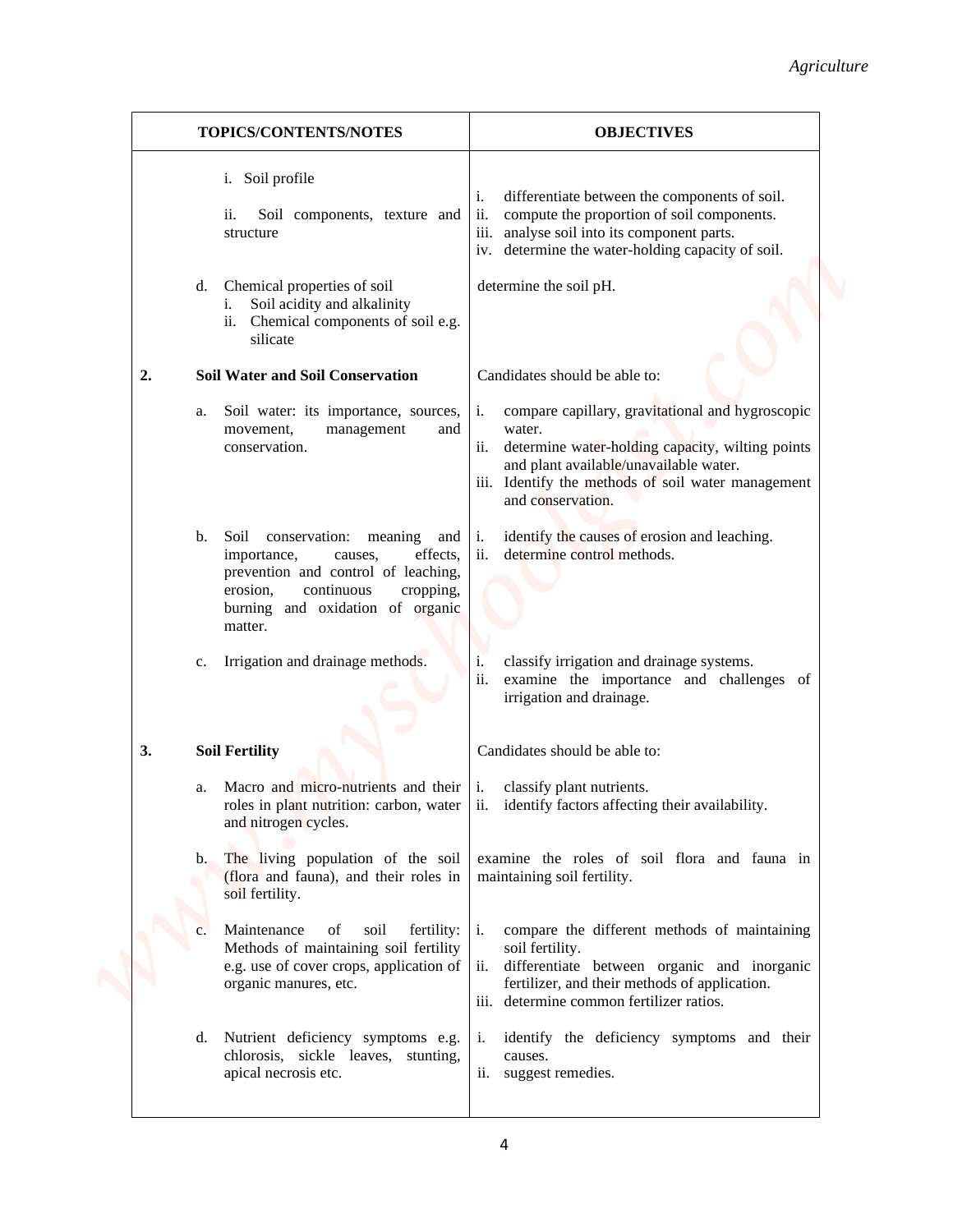|             |                                                                                                | Agriculture                                                                                                                                                                                                                                  |
|-------------|------------------------------------------------------------------------------------------------|----------------------------------------------------------------------------------------------------------------------------------------------------------------------------------------------------------------------------------------------|
|             | TOPICS/CONTENTS/NOTES                                                                          | <b>OBJECTIVES</b>                                                                                                                                                                                                                            |
| 4.          | <b>Land Preparation and Soil Tillage</b>                                                       | Candidates should be able to:                                                                                                                                                                                                                |
| a.          | Principles and practices of land i.<br>preparation and soil tillage                            | compare the different methods of land<br>preparation and soil tillage in relation to<br>different groups of crops.<br>state the advantages and the disadvantages of the<br>ii.<br>different methods of land preparation and soil<br>tillage. |
|             | b. Factors affecting choice of tillage<br>methods: Zero tillage, minimum<br>tillage, etc.      | give reasons for the choice of tillage methods.                                                                                                                                                                                              |
| 5.          | <b>Plant Forms and Functions</b>                                                               | Candidates should be able to:                                                                                                                                                                                                                |
| a.          | Parts of monocot and dicot crop<br>plants and their functions                                  | identify crop plant parts and their functions.<br>$\mathbf{i}$ .<br>distinguish between monocot and dicot crop<br>ii.<br>plants.                                                                                                             |
| b.          | The anatomy and morphology of the<br>storage organs of common crop<br>plants                   | identify various storage organs of crop plants.                                                                                                                                                                                              |
| 6.          | Growth,<br><b>Development</b><br>and<br><b>Reproduction</b>                                    | Candidates should be able to:                                                                                                                                                                                                                |
| a.          | Gametogenesis                                                                                  | examine the process of gamete formation.                                                                                                                                                                                                     |
| b.          | Pollination                                                                                    | Identify the different types of pollination.                                                                                                                                                                                                 |
| $c_{\cdot}$ | Fertilization                                                                                  | analyse the process of fertilization.                                                                                                                                                                                                        |
| d.          | Embryo formation and development                                                               | trace the process of embryo formation and<br>development to the formation of seeds and fruits.                                                                                                                                               |
| 7.          | <b>Plant Propagation Methods</b>                                                               | Candidates should be able to:                                                                                                                                                                                                                |
|             | Sexual: the use of seeds, seed<br>viability, viability test, seed rate and<br>seed germination | classify crops propagated by sexual methods.<br>$\mathbf{1}$ .<br>ii.<br>determine seed viability and seed rate.<br>differentiate between types of seed germination.<br>111.<br>iv. examine the conditions for seed germination.             |
| b.          | Asexual (vegetative propagation) e.g.<br>cutting, budding, grafting, layering,<br>e.t.c.       | classify crops into different vegetative propagation<br>methods.                                                                                                                                                                             |
| c.          | Nursery and nursery management                                                                 | determine appropriate nursery sites, types; their<br>i.<br>advantages and disadvantages.<br>ii.<br>apply the techniques of transplanting seedlings                                                                                           |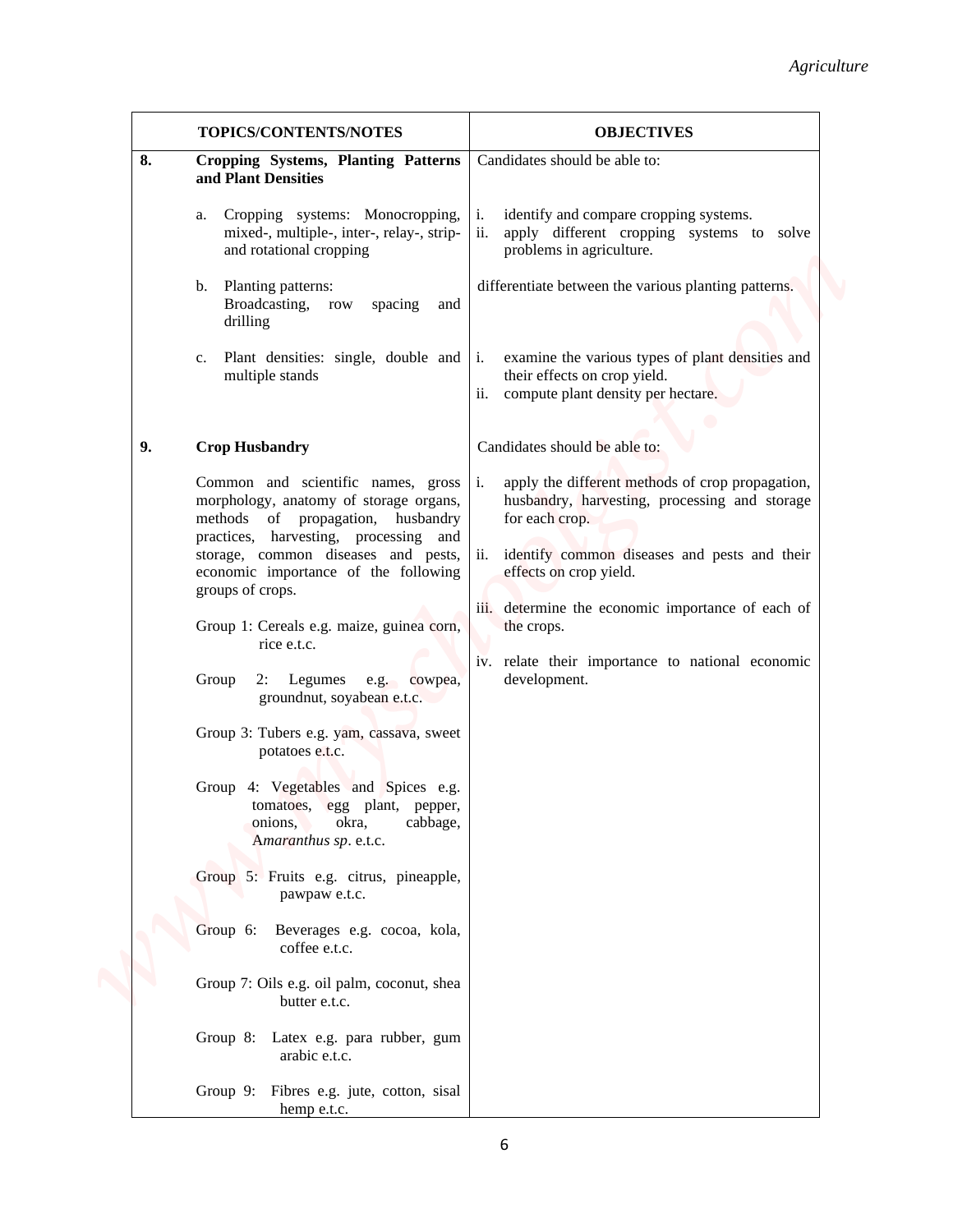|     |                                                                                                                                                                                                                         | Agriculture                                                                                                                                                                                                                                                                               |
|-----|-------------------------------------------------------------------------------------------------------------------------------------------------------------------------------------------------------------------------|-------------------------------------------------------------------------------------------------------------------------------------------------------------------------------------------------------------------------------------------------------------------------------------------|
|     | TOPICS/CONTENTS/NOTES                                                                                                                                                                                                   | <b>OBJECTIVES</b>                                                                                                                                                                                                                                                                         |
|     | Group 10: Sugars e.g. sugarcane, beet<br>e.t.c.                                                                                                                                                                         |                                                                                                                                                                                                                                                                                           |
| 10. | <b>Pasture and Forage Crops</b>                                                                                                                                                                                         | Candidates should be able to:                                                                                                                                                                                                                                                             |
|     | Study of gross morphology, methods<br>a.<br>of propagation and husbandry of<br>common<br>grasses<br>pasture<br>and<br>Establishment,<br>legumes.<br>maintenance, conservation and uses<br>of pastures and forage crops. | classify common grasses and legumes used as<br>i.<br>pastures and forage.<br>differentiate between pasture and forage crops<br>ii.<br>by their common and scientific names.<br>distinguish between the various methods of<br>iii.<br>conserving pastures e.g. hay- and silage-<br>making. |
|     | Study of natural grasslands and their<br>b.<br>distribution in West Africa                                                                                                                                              | relate different vegetational zones to their dominant<br>pasture species.                                                                                                                                                                                                                 |
|     | Range management<br>$c_{\cdot}$                                                                                                                                                                                         | determine range types and utilization of range<br>resources in Nigeria.                                                                                                                                                                                                                   |
| 11. | <b>Floriculture</b>                                                                                                                                                                                                     | Candidates should be able to:                                                                                                                                                                                                                                                             |
|     | Identification, establishment, maintenance<br>and uses of ornamental trees, shrubs and<br>flowers                                                                                                                       | distinguish between common ornamental trees,<br>i.<br>shrubs and flowers.<br>ii.<br>determine their uses and maintenance.                                                                                                                                                                 |
| 12. | Weeds                                                                                                                                                                                                                   | Candidates should be able to:                                                                                                                                                                                                                                                             |
|     | Gross morphology,<br>methods of $i$ .<br>a.<br>reproduction, dispersal and effect of<br>weeds<br>Weed control methods $-$ weeding,<br>b.<br>mulching, cover cropping, tillage,<br>herbicides and trap cropping          | identify weeds with their common and<br>scientific names.<br>ii.<br>classify weeds according to their mode of<br>dispersal.<br>Identify the characteristic features of weeds.<br>iii.<br>apply various weed control methods.                                                              |
| 13. | <b>Crop Diseases</b>                                                                                                                                                                                                    | Candidates should be able to:                                                                                                                                                                                                                                                             |
|     | Identification of disease–causing<br>a.<br>organisms both in store and in the<br>field.                                                                                                                                 | distinguish between common store and field disease<br>- causing organisms.                                                                                                                                                                                                                |
|     | A simple account of diseases caused   i.<br>b.<br>by fungi, bacteria, nematodes and<br>viruses; symptoms, the nature of the<br>damage, methods of transmission and<br>common methods of control.                        | relate various disease-causing organisms to the<br>damage caused, symptoms and their mode of<br>spread.<br>ii.<br>apply appropriate control methods.                                                                                                                                      |
|     | Side effects of application of<br>c.<br>preventive and control methods e.g.                                                                                                                                             | relate each control method to its side effect.                                                                                                                                                                                                                                            |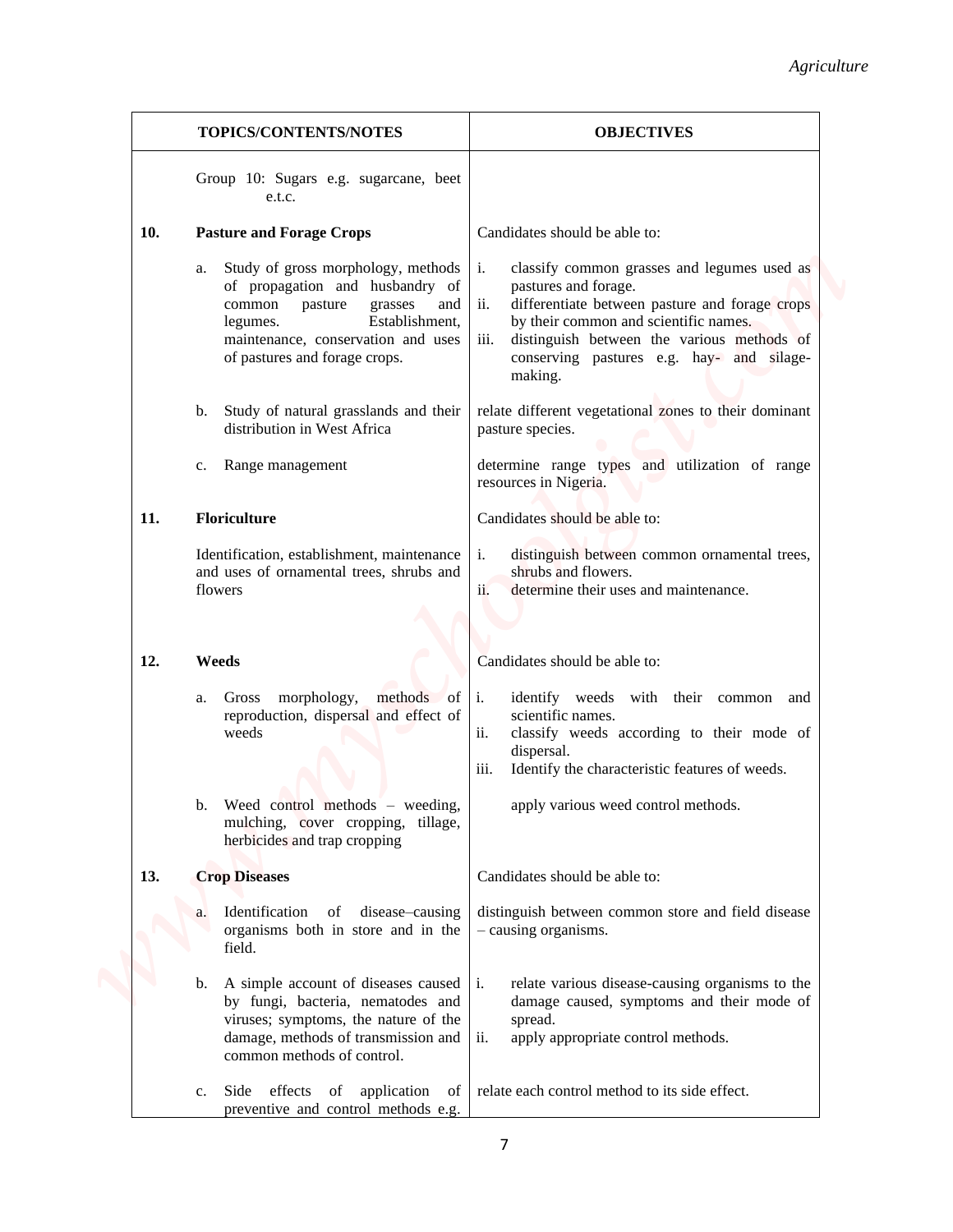|     | TOPICS/CONTENTS/NOTES                                                                                                                                                                                                                                                                                        | <b>OBJECTIVES</b>                                                                                                                                                                                                                                                    |
|-----|--------------------------------------------------------------------------------------------------------------------------------------------------------------------------------------------------------------------------------------------------------------------------------------------------------------|----------------------------------------------------------------------------------------------------------------------------------------------------------------------------------------------------------------------------------------------------------------------|
|     | pollution, poisoning and distribution<br>of ecosystem.                                                                                                                                                                                                                                                       |                                                                                                                                                                                                                                                                      |
| 14. | <b>Crop Pests</b>                                                                                                                                                                                                                                                                                            | Candidates should be able to:                                                                                                                                                                                                                                        |
|     | General<br>account of pests<br>of $\vert$ i.<br>a.<br>agricultural plants both in the field $\vert$ ii.<br>and in the store, their types,<br>importance, principles and methods<br>of prevention and control<br>Life cycles of: biting insects e.g. $\vert$ i.<br>b.<br>grasshopper; boring insects e.g. ii. | identify the various field and store pests.<br>assess their economic importance.<br>relate various prevention and control methods<br>iii.<br>to different pests.<br>describe the life cycles of various insects.<br>apply the knowledge of the life cycles of insect |
|     | weevils; sucking insects e.g. aphids<br>and cotton strainer.                                                                                                                                                                                                                                                 | pests to their prevention and control.                                                                                                                                                                                                                               |
|     | Common pesticides and their side<br>c.<br>effects                                                                                                                                                                                                                                                            | differentiate between common pesticides.<br>$\mathbf{1}$ .<br>ii.<br>examine their mode of action on pests.                                                                                                                                                          |
| 15. | <b>Forest Management (Silviculture)</b>                                                                                                                                                                                                                                                                      | Candidates should be able to:                                                                                                                                                                                                                                        |
|     | a. Importance: Source of wood, pulp,<br>fibre and other forest products                                                                                                                                                                                                                                      | relate various forest products to their uses.                                                                                                                                                                                                                        |
|     | b. Conservation: regulation, exploitation,<br>afforestation,<br>regeneration,<br>agro-<br>forestry and management systems;<br>taungya, alley, ley, e.t.c.                                                                                                                                                    | compare different forest conservation methods.<br>i.<br>ii.<br>apply the various methods appropriately.                                                                                                                                                              |
|     |                                                                                                                                                                                                                                                                                                              | <b>SECTION C: Animal Production</b>                                                                                                                                                                                                                                  |
|     | <b>TOPICS/CONTENTS/NOTES</b>                                                                                                                                                                                                                                                                                 | <b>OBJECTIVES</b>                                                                                                                                                                                                                                                    |
| 1.  | Forms and classification of major farm<br>animals in West Africa                                                                                                                                                                                                                                             | Candidates should be able to:                                                                                                                                                                                                                                        |
|     | Species, breeds, distribution and uses.<br>a.                                                                                                                                                                                                                                                                | classify various breeds of farm animals.<br>i.<br>ii.<br>locate where they are found.<br>iii.<br>Identify the uses of different species of farm<br>animals.                                                                                                          |
|     | External features of cattle, sheep,<br>b.<br>goat, pigs, rabbits and poultry                                                                                                                                                                                                                                 | identify their characteristic features.                                                                                                                                                                                                                              |

# **SECTION C: Animal Production**

|    | <b>TOPICS/CONTENTS/NOTES</b>                                                        | <b>OBJECTIVES</b>                                                                                                                                                         |
|----|-------------------------------------------------------------------------------------|---------------------------------------------------------------------------------------------------------------------------------------------------------------------------|
| 1. | Forms and classification of major farm<br>animals in West Africa                    | Candidates should be able to:                                                                                                                                             |
|    | Species, breeds, distribution and uses.<br>a.                                       | classify various breeds of farm animals.<br>i.<br>locate where they are found.<br>$\overline{11}$ .<br>iii.<br>Identify the uses of different species of farm<br>animals. |
|    | b.<br>External features of cattle, sheep,<br>goat, pigs, rabbits and poultry        | identify their characteristic features.                                                                                                                                   |
| 2. | terminologies<br>in<br>General<br>animal<br>production                              | Candidates should be able to:                                                                                                                                             |
|    | Common terms used in animal husbandry,<br>e.g. calving, kidding, castrate, tupping, | distinguish between the various terms in animal<br>husbandry.                                                                                                             |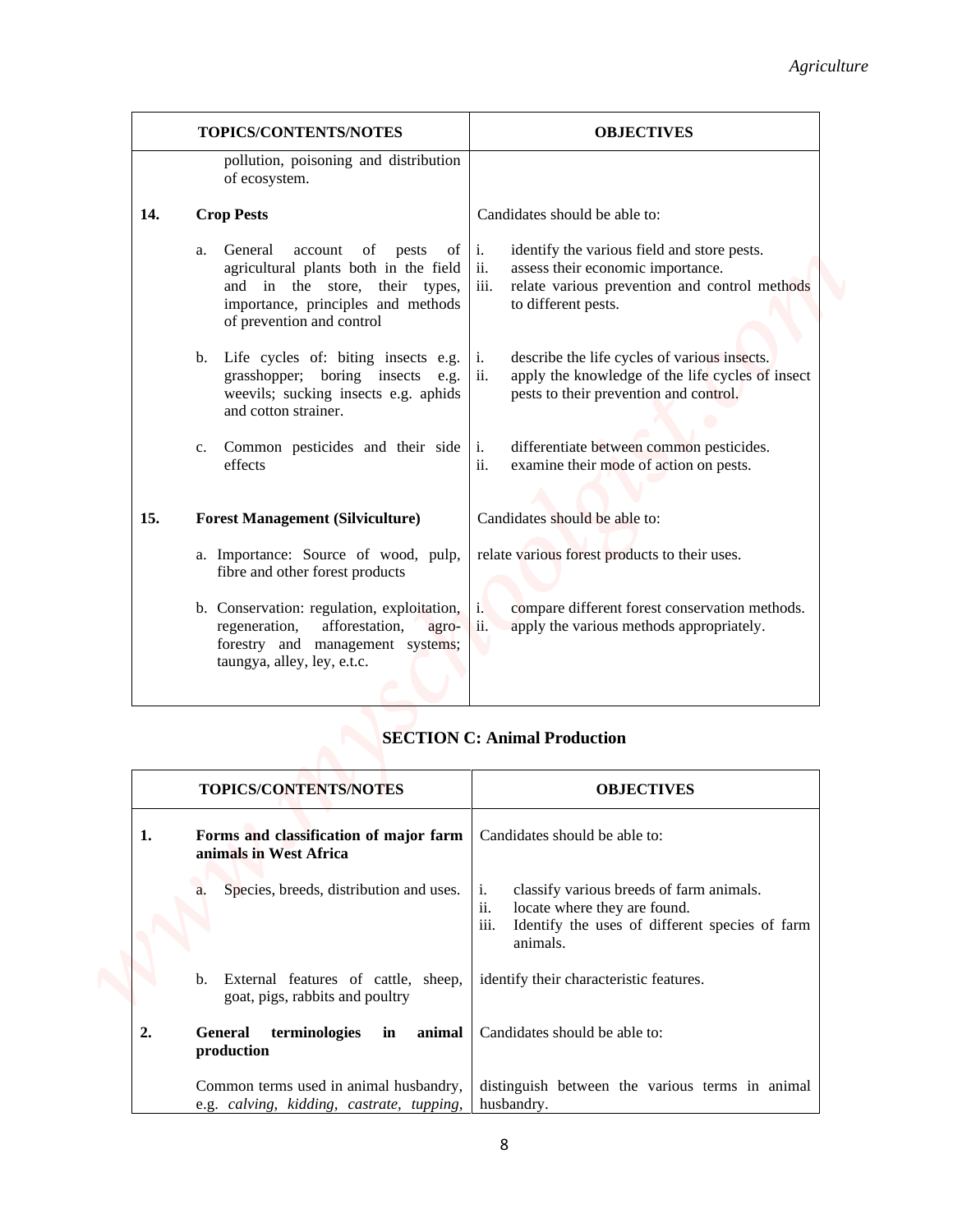|                |                                                                                                                                                                                                                                                                                                                               | Agriculture                                                                                                                                                              |
|----------------|-------------------------------------------------------------------------------------------------------------------------------------------------------------------------------------------------------------------------------------------------------------------------------------------------------------------------------|--------------------------------------------------------------------------------------------------------------------------------------------------------------------------|
|                | TOPICS/CONTENTS/NOTES                                                                                                                                                                                                                                                                                                         | <b>OBJECTIVES</b>                                                                                                                                                        |
|                | veal, mutton, e.t.c.                                                                                                                                                                                                                                                                                                          |                                                                                                                                                                          |
| 3.             | and physiology of farm<br><b>Anatomy</b><br>animals                                                                                                                                                                                                                                                                           | Candidates should be able to:                                                                                                                                            |
| a.             | Functions of tissues and organs of<br>farm animals                                                                                                                                                                                                                                                                            | distinguish between various functions of tissues and<br>organs of farm animals.                                                                                          |
| b.             | Animal body systems e.g. digestive<br>(ruminants)<br>and<br>non-ruminants),<br>reproductive, respiratory,<br>urinary<br>(excretory) and nervous systems.                                                                                                                                                                      | compare different body systems in farm animals.                                                                                                                          |
| c.             | Effect of environmental changes on<br>physiological development of farm<br>climate<br>animals<br>e.g.<br>change<br>(temperature, relative humidity, light,<br>e.t.c.)                                                                                                                                                         | determine the effects of climate change on farm<br>animals                                                                                                               |
| 4.             | <b>Reproduction in farm animals</b>                                                                                                                                                                                                                                                                                           | Candidates should be able to:                                                                                                                                            |
|                | Gametogenesis, oestrus cycle, signs<br>а.<br>of heat and heat periods, secondary<br>sexual characters, gestation periods,<br>parturition and the role of hormones<br>in reproduction.                                                                                                                                         | give an account of the process of reproduction<br>i.<br>in farm animals.<br>determine<br>ii.<br>the<br>role of<br>hormones<br>in<br>reproduction.                        |
|                | lactation in farm animals.                                                                                                                                                                                                                                                                                                    | b. Development, nourishment and birth trace the development in farm animals from<br>of the young. Mammary glands and fertilization to birth and care of the young.       |
| c.             | formation,<br>incubation<br>Egg<br>and<br>hatching in poultry.                                                                                                                                                                                                                                                                | trace the process of egg formation and incubation in<br>poultry.                                                                                                         |
| 5.             | <b>Animal nutrition</b>                                                                                                                                                                                                                                                                                                       | Candidates should be able to:                                                                                                                                            |
| a.             | Feed nutrients and functions                                                                                                                                                                                                                                                                                                  | identify the various feed nutrients, their sources and<br>functions.                                                                                                     |
|                | b. Feeds and feeding: Simple ration<br>formulation – balanced ration,<br>common pasture/forage crops e.g.<br>guinea grass, elephant grass, giant<br>Andropogon<br>grass.<br>star<br>sp,<br>Calopogonium sp. Hay and silage<br>preparation, different types of rations,<br>namely maintenance ration and<br>production ration. | differentiate between the types of animal feeds<br>i.<br>and their formulation.<br>ii.<br>relate the various types of rations to different<br>classes of livestock.      |
| $\mathbf{c}$ . | Nutrient deficiencies: Causes and<br>symptoms of malnutrition and their<br>correction in farm animals.                                                                                                                                                                                                                        | trace symptoms to nutrient deficiencies in farm<br><sup>1</sup><br>animals.<br>ii.<br>apply appropriate corrective measures to<br>nutrient deficiencies in farm animals. |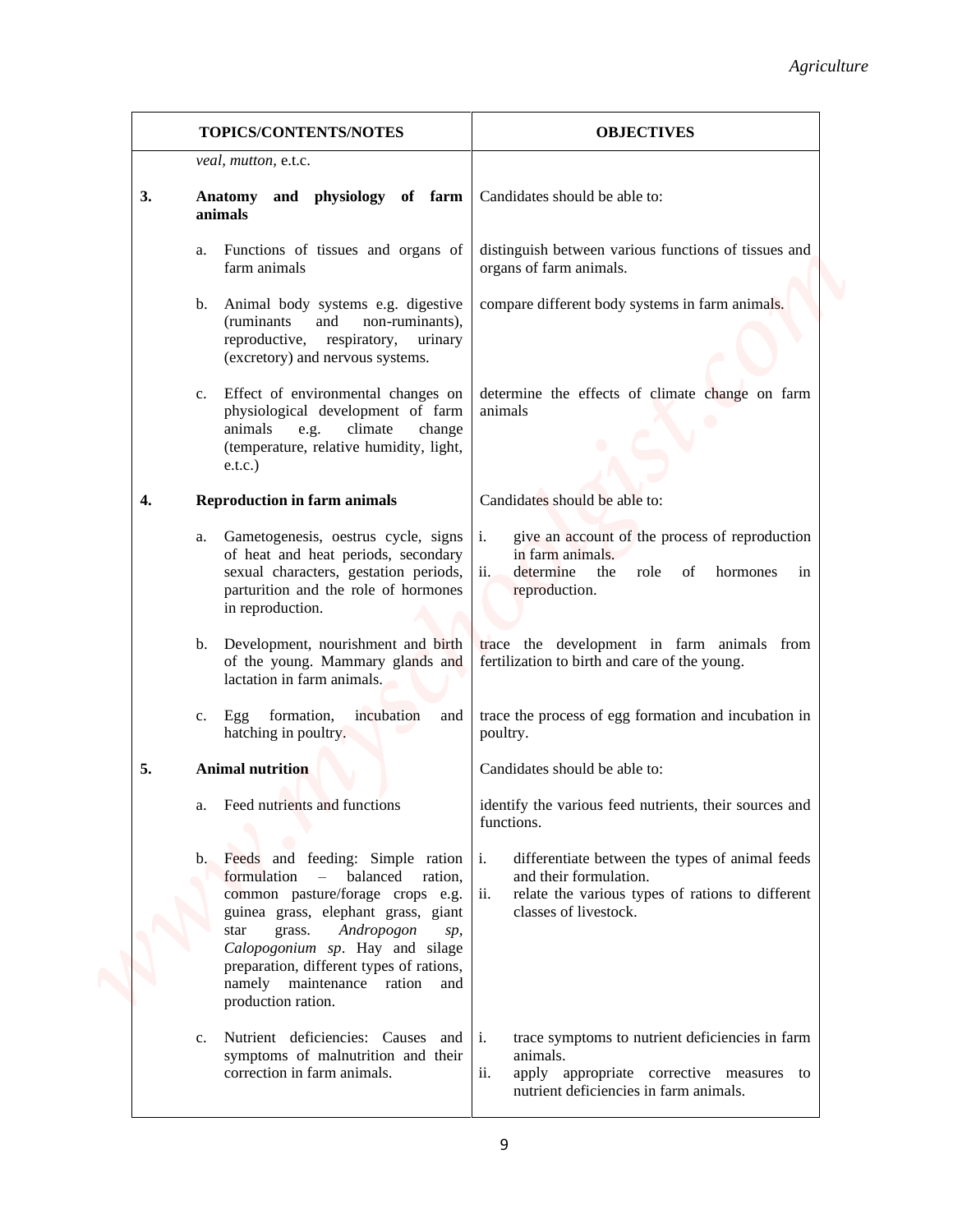|    |                                                                                                                                                                                                                                                                                                                                                                                                                                                                                                                                                | Agriculture                                                                                                                                                                                                                                                                                                                                                                                                                                                                                                                    |
|----|------------------------------------------------------------------------------------------------------------------------------------------------------------------------------------------------------------------------------------------------------------------------------------------------------------------------------------------------------------------------------------------------------------------------------------------------------------------------------------------------------------------------------------------------|--------------------------------------------------------------------------------------------------------------------------------------------------------------------------------------------------------------------------------------------------------------------------------------------------------------------------------------------------------------------------------------------------------------------------------------------------------------------------------------------------------------------------------|
|    | TOPICS/CONTENTS/NOTES                                                                                                                                                                                                                                                                                                                                                                                                                                                                                                                          | <b>OBJECTIVES</b>                                                                                                                                                                                                                                                                                                                                                                                                                                                                                                              |
| 6. | <b>Livestock management</b><br>Housing,<br>feeding,<br>sanitation<br>and<br>veterinary care of ruminants, pigs, rabbits<br>and poultry under intensive, semi-<br>intensive and extensive systems of<br>management from birth to slaughter.                                                                                                                                                                                                                                                                                                     | Candidates should be able to:<br>apply the different management practices for farm<br>animals.                                                                                                                                                                                                                                                                                                                                                                                                                                 |
| 7. | <b>Animal Health</b>                                                                                                                                                                                                                                                                                                                                                                                                                                                                                                                           | Candidates should be able to:                                                                                                                                                                                                                                                                                                                                                                                                                                                                                                  |
|    | Animal diseases (pathology)<br>a.<br>Environmental<br>i.<br>factors<br>predisposing animals to diseases;<br>causal organisms, symptoms,<br>transmission and effects.<br>ii.<br>Preventive and curative methods<br>for diseases caused by viruses,<br>bacteria, fungi and protozoa.<br>Parasites (parasitology)<br>b.<br>Life cycles and<br>economic<br>i.<br>importance of livestock parasites<br>e.g. endoparasites, ectoparasites<br>and disease vectors.<br>Prevention and control<br>ii.<br>dipping<br>spraying<br>deworming<br>sanitation | identify diseases of farm animals and causative<br>i.<br>agents.<br>ii.<br>classify livestock diseases based on symptoms<br>and mode of transmission.<br>iii.<br>apply appropriate preventive and curative<br>measures against diseases caused by these<br>pathogens.<br>classify livestock parasites.<br>i.<br>ii.<br>determine their role in disease transmission.<br>iii.<br>trace life cycles of parasites from egg to adult<br>stage.<br>apply appropriate prevention and control methods<br>against livestock parasites. |
| 8. | <b>Fisheries and Wildlife</b>                                                                                                                                                                                                                                                                                                                                                                                                                                                                                                                  | Candidates should be able to:                                                                                                                                                                                                                                                                                                                                                                                                                                                                                                  |
|    | Fish culture systems; Common types<br>a.<br>of fishes e. g Tilapia, Catfish, etc.                                                                                                                                                                                                                                                                                                                                                                                                                                                              | i.<br>identify the common types of fishes in West<br>Africa.                                                                                                                                                                                                                                                                                                                                                                                                                                                                   |
|    | Extensive systems: inland and<br>i.<br>deep-sea fishing, lakes and rivers.                                                                                                                                                                                                                                                                                                                                                                                                                                                                     | ii.<br>differentiate between various systems of fish<br>farming in West Africa.                                                                                                                                                                                                                                                                                                                                                                                                                                                |
|    | Semi-intensive systems: dams<br>11.<br>Intensive systems: fish ponds -<br>iii.                                                                                                                                                                                                                                                                                                                                                                                                                                                                 | determine the factors to be considered in<br>iii.<br>intensive fish farming.                                                                                                                                                                                                                                                                                                                                                                                                                                                   |
|    | Factors to consider in<br>ponds<br>establishment<br>and<br>pond<br>management<br>pond<br>e.g.<br>fertilization, liming and desilting.                                                                                                                                                                                                                                                                                                                                                                                                          |                                                                                                                                                                                                                                                                                                                                                                                                                                                                                                                                |
|    | Fish harvesting and processing<br>b.<br>methods<br>Use of drag nets, hook and line,<br>1.<br>etc.<br>Curing, sun-drying and smoking.<br>ii.                                                                                                                                                                                                                                                                                                                                                                                                    | assess the advantages and disadvantages of<br>i.<br>different fish harvesting and processing<br>methods.<br>ii.<br>determine the appropriate methods of catching<br>fish.                                                                                                                                                                                                                                                                                                                                                      |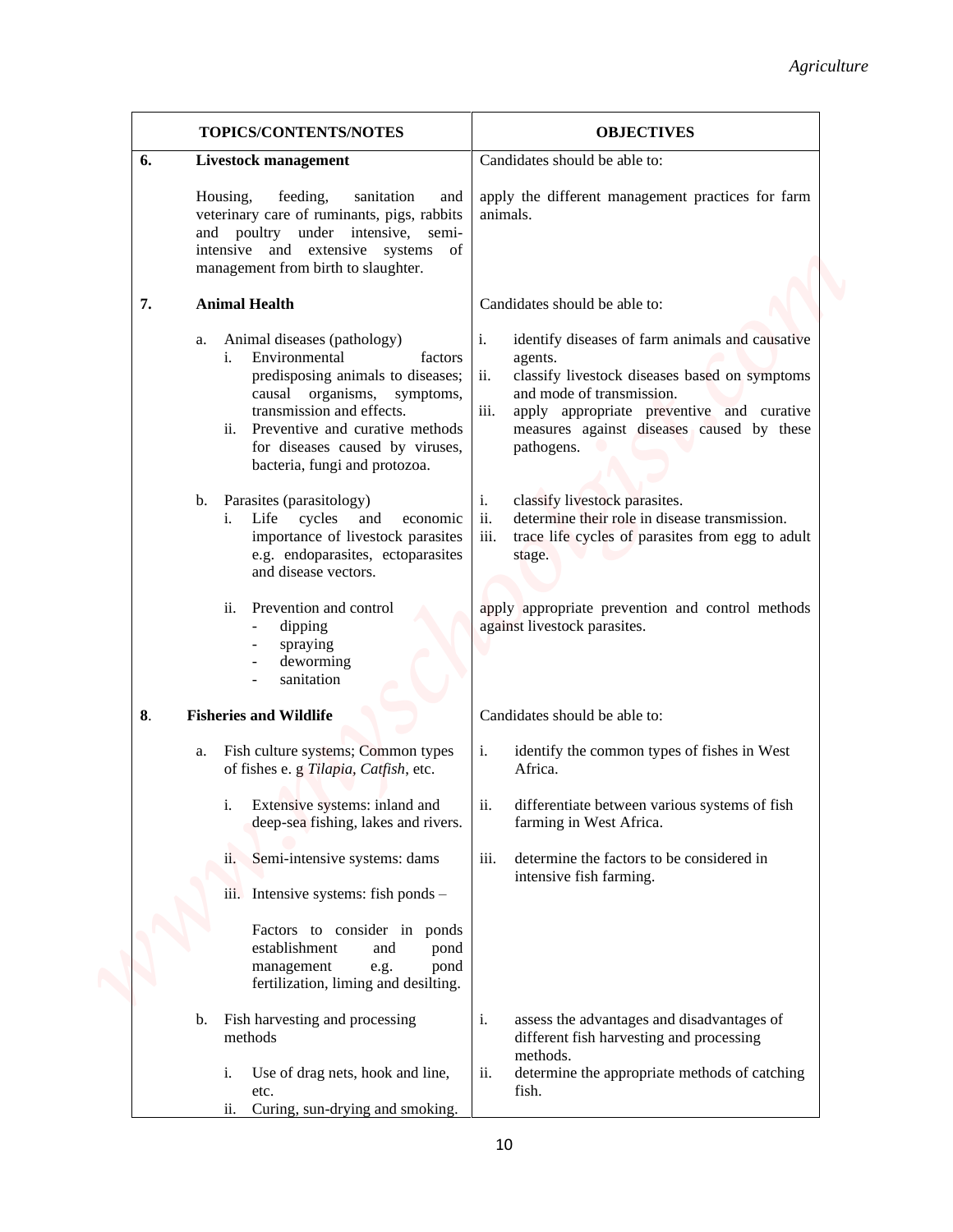|    | TOPICS/CONTENTS/NOTES                                                   | <b>OBJECTIVES</b>                                                                                                                                                                                                                                                                      |
|----|-------------------------------------------------------------------------|----------------------------------------------------------------------------------------------------------------------------------------------------------------------------------------------------------------------------------------------------------------------------------------|
|    |                                                                         | identify the various methods of fish<br>iii.<br>preservation.                                                                                                                                                                                                                          |
|    | iii. Fishery regulations                                                | identify the various fishery regulations in Nigeria.                                                                                                                                                                                                                                   |
|    | Wildlife management<br>$\mathbf{c}$ .                                   | $\mathbf{i}$ .<br>identify animals found in West African game                                                                                                                                                                                                                          |
|    | Habitat<br>feeding,<br>conservation,                                    | reserves.<br>give reasons for the establishment of game<br>ii.                                                                                                                                                                                                                         |
|    | domestication, harvesting, processing<br>and wildlife regulations.      | reserves.<br>iii.<br>Identify the common wildlife regulations.                                                                                                                                                                                                                         |
|    |                                                                         |                                                                                                                                                                                                                                                                                        |
| 9. | <b>Bee-keeping (Apiculture)</b>                                         | Candidates should be able to:                                                                                                                                                                                                                                                          |
|    | Meaning and importance of apiculture<br>a.                              | relate bee-keeping to economic development.                                                                                                                                                                                                                                            |
|    | Types of bees e.g.<br>exotic and<br>b.<br>indigenous bees               | differentiate between various types of bees.                                                                                                                                                                                                                                           |
|    | Methods of bee-keeping e.g. traditional<br>c.<br>and modern bee-keeping | classify methods of bee-keeping.                                                                                                                                                                                                                                                       |
|    | Equipment and safety measures in bee-<br>d.<br>keeping                  | identify bee-keeping equipment, their uses and<br>necessary precautionary measures.                                                                                                                                                                                                    |
|    |                                                                         |                                                                                                                                                                                                                                                                                        |
|    |                                                                         | <b>SECTION D: Agriculture Economics and Extension</b>                                                                                                                                                                                                                                  |
|    | TOPICS/CONTENTS/NOTES                                                   | <b>OBJECTIVES</b>                                                                                                                                                                                                                                                                      |
| 1. | <b>Factors of agricultural production</b>                               | Candidates should be able to:                                                                                                                                                                                                                                                          |
|    | Land<br>a.<br>i. Types of land ownership in West<br>Africa              | i.<br>understand the meaning of land and state its<br>uses.<br>ii.<br>identify the various forms of land ownership.<br>iii.<br>examine the effects of land ownership on<br>agriculture.<br>differentiate between the various features of<br>iv.<br>land and their effects on land use. |
|    | b. Labour                                                               | differentiate between the types and sources of labour<br>and their effects on agricultural production.                                                                                                                                                                                 |

# **SECTION D: Agriculture Economics and Extension**

| <b>TOPICS/CONTENTS/NOTES</b>                                                                                     |                   | <b>OBJECTIVES</b>                                                                                                                                                                   |
|------------------------------------------------------------------------------------------------------------------|-------------------|-------------------------------------------------------------------------------------------------------------------------------------------------------------------------------------|
| <b>Factors of agricultural production</b><br>1.<br>Land<br>a.<br>Types of land ownership in West<br>1.<br>Africa | i.<br>ii.<br>iii. | Candidates should be able to:<br>understand the meaning of land and state its<br>uses.<br>identify the various forms of land ownership.<br>examine the effects of land ownership on |
|                                                                                                                  | iv.               | agriculture.<br>differentiate between the various features of<br>land and their effects on land use.                                                                                |
| $h_{\cdot}$<br>Labour                                                                                            |                   | differentiate between the types and sources of labour<br>and their effects on agricultural production.                                                                              |
| Capital<br>c.                                                                                                    |                   | compare the sources of capital and associated<br>problems.                                                                                                                          |
| d.<br>Management                                                                                                 |                   | determine the functions of a farm manager in an<br>agricultural enterprise.                                                                                                         |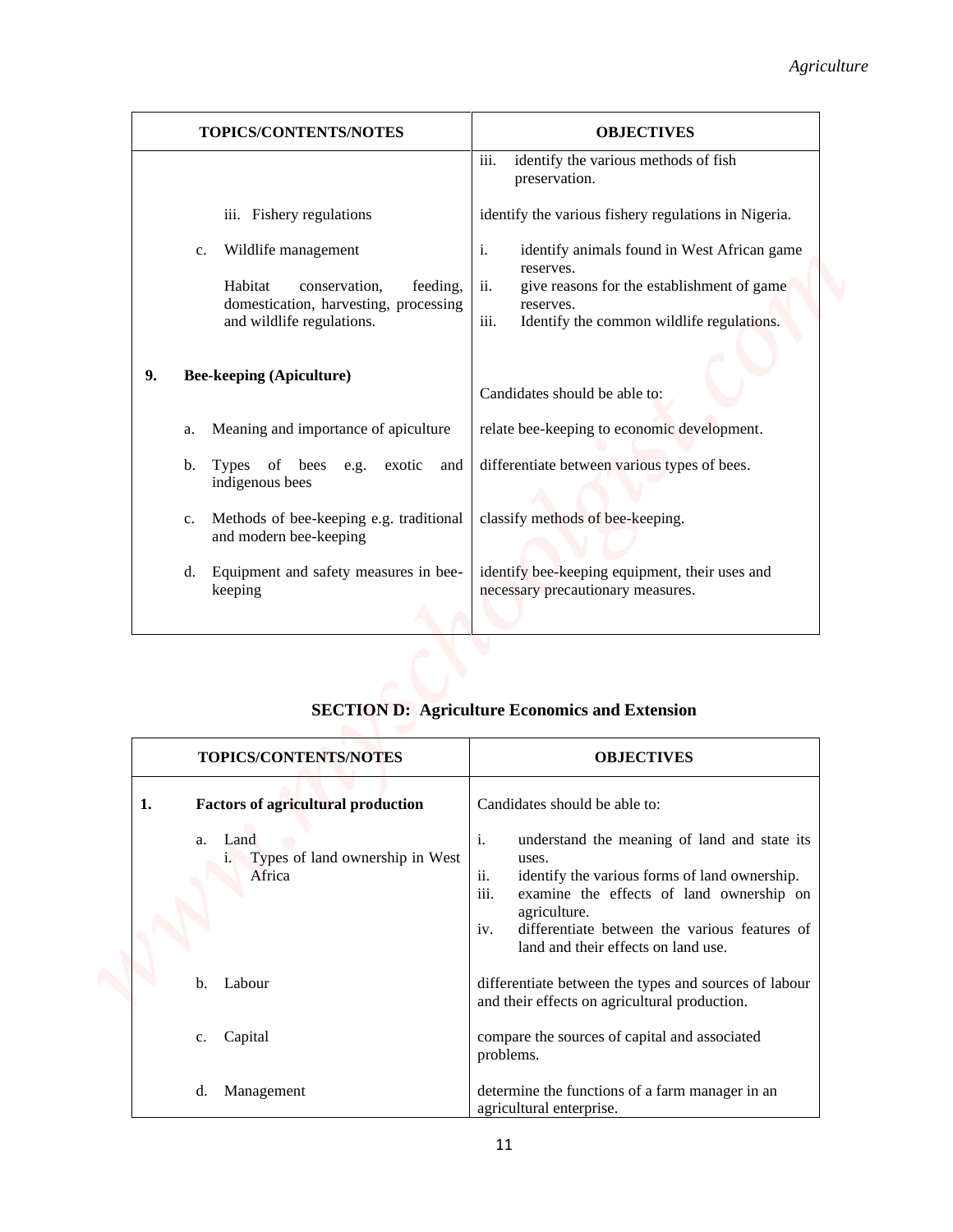|                  |                |                                                                                                                                                                                                                                                                                                         | Agriculture                                                                                                                                 |
|------------------|----------------|---------------------------------------------------------------------------------------------------------------------------------------------------------------------------------------------------------------------------------------------------------------------------------------------------------|---------------------------------------------------------------------------------------------------------------------------------------------|
|                  |                | TOPICS/CONTENTS/NOTES                                                                                                                                                                                                                                                                                   | <b>OBJECTIVES</b>                                                                                                                           |
| 2.               |                | <b>Basic Economic Principles</b>                                                                                                                                                                                                                                                                        | Candidates should be able to:                                                                                                               |
|                  |                | Demand and supply<br>a.                                                                                                                                                                                                                                                                                 | i.<br>relate demand to supply in agricultural<br>production.                                                                                |
|                  |                |                                                                                                                                                                                                                                                                                                         | ii.<br>interpret geographical representation of<br>demand and supply.                                                                       |
|                  | $b_{1}$        | Production function:                                                                                                                                                                                                                                                                                    | i.<br>relate input to output.                                                                                                               |
|                  |                | Input/input, Output/output<br>Input/output relationships; stages of<br>production, concepts of diminishing<br>returns, scale of preference and choice.                                                                                                                                                  | ii.<br>deduce economic concepts from graphic<br>representation.                                                                             |
|                  | c.             | Characteristic Features of Agricultural<br>Production;<br>Smallness of farm holdings: biological<br>limits<br>of<br>farm<br>production<br>and<br>susceptibility of farm production to<br>climate, seasonality of farm productions,<br>price elasticity in demand and supply of<br>agricultural produce. | i.<br>distinguish between the common features of<br>agricultural production and produce.<br>ii.<br>compute elasticity of demand and supply. |
| 3                |                | <b>Labour Management</b>                                                                                                                                                                                                                                                                                | Candidates should be able to:                                                                                                               |
|                  | a.             | Labour relations: Supervision, etc.                                                                                                                                                                                                                                                                     | identify the various ways of achieving labour<br>efficiency.                                                                                |
|                  | b.             | Types of labour: Permanent labour etc.                                                                                                                                                                                                                                                                  | differentiate between the various types and sources<br>of labour.                                                                           |
|                  | $\mathbf{c}$ . | National labour laws and regulations.                                                                                                                                                                                                                                                                   | apply national labour laws and regulations.                                                                                                 |
| $\boldsymbol{4}$ |                | <b>Farm Management</b>                                                                                                                                                                                                                                                                                  | Candidates should be able to:                                                                                                               |
|                  | а.             | Qualities, functions and problems of a<br>farm manager.                                                                                                                                                                                                                                                 | identify the qualities, functions and problems of a<br>farm manager.                                                                        |
|                  | b.             | Records and record-keeping: Types and<br>importance of record-keeping - livestock                                                                                                                                                                                                                       | differentiate between the types of farm records.<br>i.                                                                                      |
|                  |                | records, profit and loss account book.                                                                                                                                                                                                                                                                  | ii.<br>give reasons for keeping farm records.                                                                                               |
|                  | c.             | Stock evaluation:                                                                                                                                                                                                                                                                                       | determine gross and net margins, appreciation,<br>depreciation and salvage value                                                            |
|                  |                | i. gross and net profits in farm<br>management.<br>ii. Appreciation, depreciation and savage<br>value                                                                                                                                                                                                   |                                                                                                                                             |
|                  | d.             | Agricultural insurance:<br>i. Meaning, importance and types of                                                                                                                                                                                                                                          | examine the relevance of agricultural insurance<br>i.<br>ii. determine the appropriate agricultural insurance                               |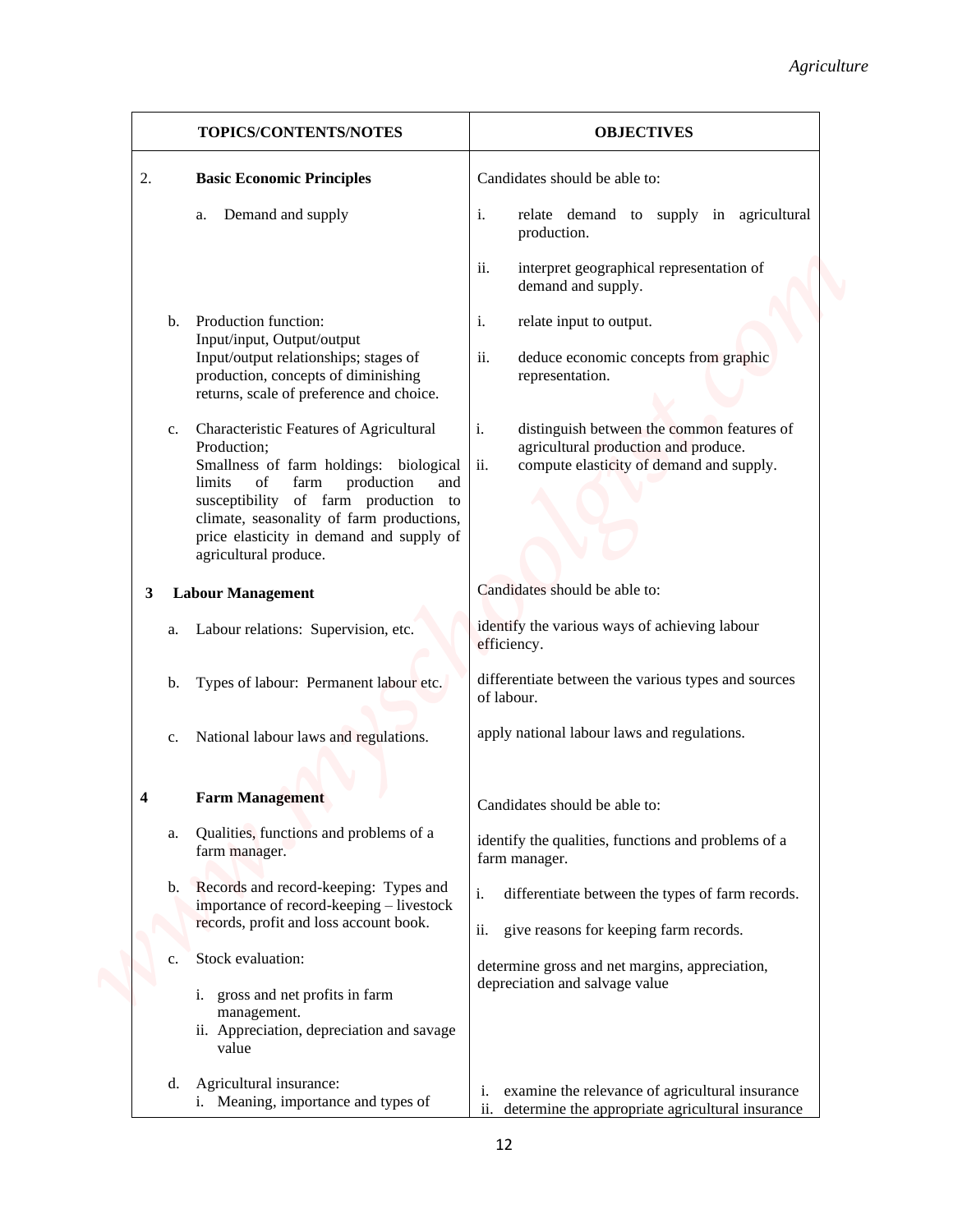|    |             | TOPICS/CONTENTS/NOTES                                                                                                                           | <b>OBJECTIVES</b>                                                                                                                                                           |
|----|-------------|-------------------------------------------------------------------------------------------------------------------------------------------------|-----------------------------------------------------------------------------------------------------------------------------------------------------------------------------|
|    |             | agricultural insurance                                                                                                                          | scheme                                                                                                                                                                      |
|    |             | ii. Problems of agricultural insurance                                                                                                          | determine the problems associated with agricultural<br>insurance.                                                                                                           |
| 5  |             | <b>Marketing of Agricultural Produce</b>                                                                                                        | Candidates should be able to:                                                                                                                                               |
|    | a.          | Importance of Marketing.                                                                                                                        | evaluate the importance of agricultural marketing                                                                                                                           |
|    | b.          | Marketing channels.                                                                                                                             | classify marketing agents and their functions.<br>i.<br>ii.<br>determine the various ways in which<br>channels<br>pose problems in<br>marketing<br>agricultural production. |
|    | c.          | Characteristics of agricultural products<br>affecting their marketing.                                                                          | determine the characteristics of agricultural products<br>affecting their marketing.                                                                                        |
| 6  |             | <b>Agricultural Extension</b>                                                                                                                   | Candidates should be able to:                                                                                                                                               |
|    | a.          | Meaning and importance.                                                                                                                         | identify the importance of agricultural extension.                                                                                                                          |
|    | b.          | The role of Agricultural Development<br>programmes, universities, research<br>institutes and farmers' organizations<br>(Cooperative societies). | analyse the roles of government and non-<br>governmental organizations in agricultural extension<br>education.                                                              |
|    | $c_{\cdot}$ | Extension methods including<br>demonstration plots, use of visual aids,<br>mass media, etc.                                                     | differentiate between the various extension methods.                                                                                                                        |
|    | d.          | Problems of agricultural extension in<br>West Africa and possible solutions.                                                                    | examine the problems of agricultural<br>i.<br>extension in West Africa.<br>ii.<br>provide possible solutions.                                                               |
|    |             |                                                                                                                                                 | <b>SECTION E: Agricultural Technology</b>                                                                                                                                   |
|    |             | TOPICS/CONTENTS/NOTES                                                                                                                           | <b>OBJECTIVES</b>                                                                                                                                                           |
| 1. |             | Farm surveying and farmstead<br>planning                                                                                                        | Candidates should be able to:                                                                                                                                               |
|    | a.          | Meaning and importance                                                                                                                          | examine the relevance of farm surveying to<br>agriculture.                                                                                                                  |
|    |             |                                                                                                                                                 |                                                                                                                                                                             |

| <b>TOPICS/CONTENTS/NOTES</b>                          | <b>OBJECTIVES</b>                                            |
|-------------------------------------------------------|--------------------------------------------------------------|
| <b>Farm surveying and farmstead</b><br>1.<br>planning | Candidates should be able to:                                |
| Meaning and importance<br>a.                          | examine the relevance of farm surveying to<br>agriculture.   |
| b. Common surveying equipment, their uses<br>and care | classify common surveying equipment, their uses<br>and care. |
| Common survey methods<br>$\mathbf{c}$ .               | differentiate between the common survey methods.             |
| Principles of farmstead planning.<br>d.               | apply survey principles to farmstead outlay.                 |

# **SECTION E: Agricultural Technology**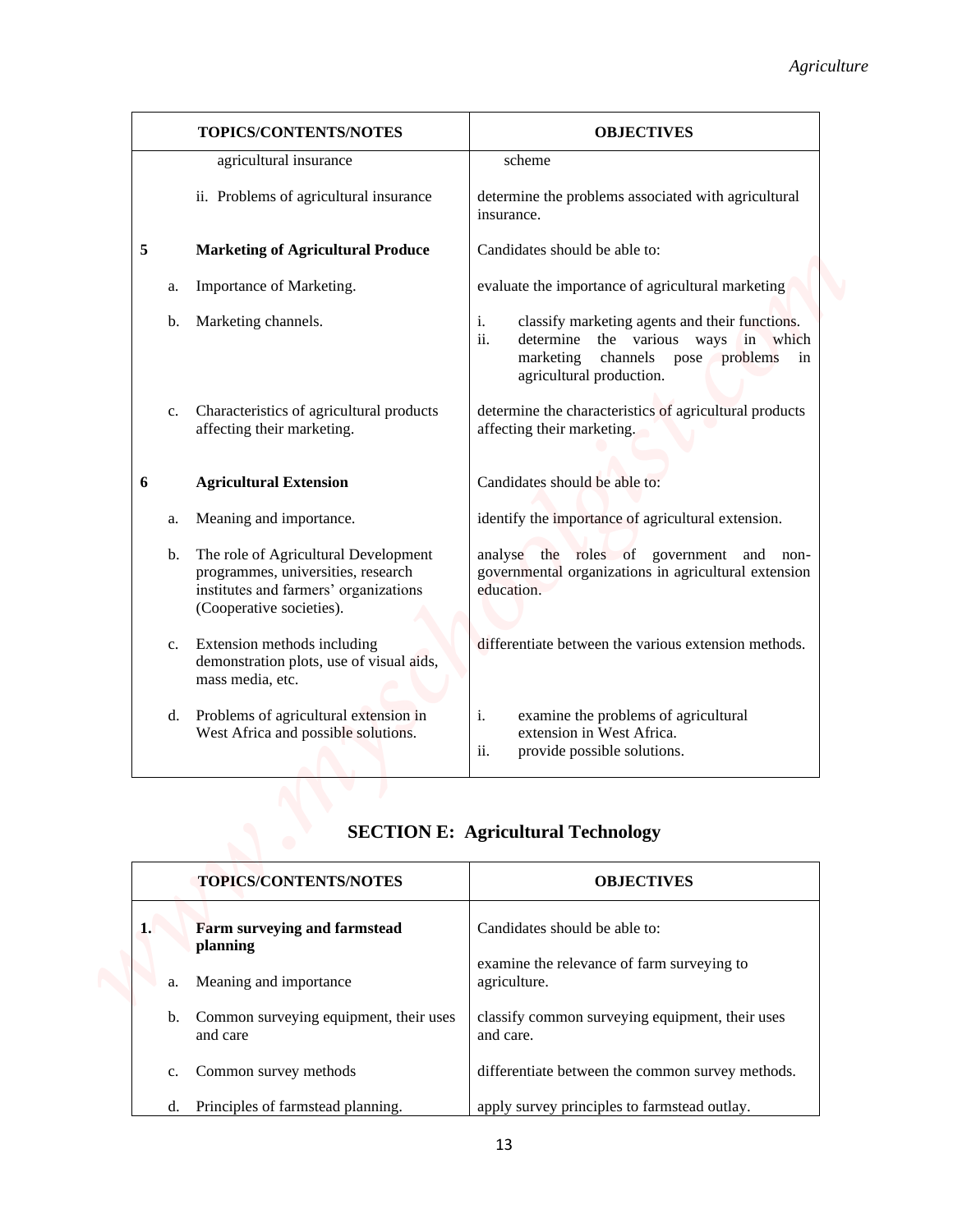| TOPICS/CONTENTS/NOTES<br><b>OBJECTIVES</b><br>Identify the factors to be considered in farmstead<br>planning.<br>Candidates should be able to:<br>Simple farm tools<br>identify simple farm tools.<br>i.<br>ii.<br>use and maintain farm tools.<br>iii.<br>simple farm tools.<br>Candidates should be able to:<br>Farm machinery and implements<br>identify common farm machinery and implements.<br><b>Types</b><br>Machinery e.g. tractor, milking<br>1.<br>i.<br>machine e.t.c.<br>classify farm machinery according to their<br>ii.<br>Implements<br>uses.<br>ii.<br>Operate farm machines and implements.<br>Uses and maintenance of farm machinery<br>apply appropriate maintenance routines on<br>farm machines and implements.<br>and implements<br>Candidates should be able to:<br><b>Mechanization and sources of farm</b><br>power<br>Sources of farm power e.g. animal and<br>compare the advantages and disadvantages of<br>machines<br>b. Advantages and disadvantages of<br>distinguish between the advantages and<br>agricultural mechanization<br>disadvantages of mechanization.<br>Problems and prospects of mechanized<br>assess the problems and prospects of mechanized<br>agriculture in West Africa<br>agriculture in West Africa.<br>Processing and storage<br>Candidates should be able to:<br>Processing: traditional and modern<br>i. identify the importance of agricultural<br>methods of food processing e.g. gari, rice<br>processing.<br>and groundnut processing, etc.<br>processing agricultural produce.<br>i. Identify and compare different storage<br>Storage<br>methods.<br>crops.<br><b>Introduction to biotechnology</b><br>Candidates should be able to:<br>Basic terms, e.g. tissue and anther culture<br>i.<br>use basic terms in biotechnology. |    |    |                                    | Agriculture                                          |
|------------------------------------------------------------------------------------------------------------------------------------------------------------------------------------------------------------------------------------------------------------------------------------------------------------------------------------------------------------------------------------------------------------------------------------------------------------------------------------------------------------------------------------------------------------------------------------------------------------------------------------------------------------------------------------------------------------------------------------------------------------------------------------------------------------------------------------------------------------------------------------------------------------------------------------------------------------------------------------------------------------------------------------------------------------------------------------------------------------------------------------------------------------------------------------------------------------------------------------------------------------------------------------------------------------------------------------------------------------------------------------------------------------------------------------------------------------------------------------------------------------------------------------------------------------------------------------------------------------------------------------------------------------------------------------------------------------------------------------------------------------------------------------------------|----|----|------------------------------------|------------------------------------------------------|
|                                                                                                                                                                                                                                                                                                                                                                                                                                                                                                                                                                                                                                                                                                                                                                                                                                                                                                                                                                                                                                                                                                                                                                                                                                                                                                                                                                                                                                                                                                                                                                                                                                                                                                                                                                                                |    |    |                                    |                                                      |
|                                                                                                                                                                                                                                                                                                                                                                                                                                                                                                                                                                                                                                                                                                                                                                                                                                                                                                                                                                                                                                                                                                                                                                                                                                                                                                                                                                                                                                                                                                                                                                                                                                                                                                                                                                                                |    |    |                                    |                                                      |
|                                                                                                                                                                                                                                                                                                                                                                                                                                                                                                                                                                                                                                                                                                                                                                                                                                                                                                                                                                                                                                                                                                                                                                                                                                                                                                                                                                                                                                                                                                                                                                                                                                                                                                                                                                                                | 2. |    |                                    | compare the advantages and disadvantages of          |
|                                                                                                                                                                                                                                                                                                                                                                                                                                                                                                                                                                                                                                                                                                                                                                                                                                                                                                                                                                                                                                                                                                                                                                                                                                                                                                                                                                                                                                                                                                                                                                                                                                                                                                                                                                                                | 3. |    |                                    |                                                      |
|                                                                                                                                                                                                                                                                                                                                                                                                                                                                                                                                                                                                                                                                                                                                                                                                                                                                                                                                                                                                                                                                                                                                                                                                                                                                                                                                                                                                                                                                                                                                                                                                                                                                                                                                                                                                |    | a. |                                    |                                                      |
|                                                                                                                                                                                                                                                                                                                                                                                                                                                                                                                                                                                                                                                                                                                                                                                                                                                                                                                                                                                                                                                                                                                                                                                                                                                                                                                                                                                                                                                                                                                                                                                                                                                                                                                                                                                                |    | b. |                                    |                                                      |
|                                                                                                                                                                                                                                                                                                                                                                                                                                                                                                                                                                                                                                                                                                                                                                                                                                                                                                                                                                                                                                                                                                                                                                                                                                                                                                                                                                                                                                                                                                                                                                                                                                                                                                                                                                                                | 4. |    |                                    |                                                      |
|                                                                                                                                                                                                                                                                                                                                                                                                                                                                                                                                                                                                                                                                                                                                                                                                                                                                                                                                                                                                                                                                                                                                                                                                                                                                                                                                                                                                                                                                                                                                                                                                                                                                                                                                                                                                |    | a. |                                    | various sources of farm power and their application. |
|                                                                                                                                                                                                                                                                                                                                                                                                                                                                                                                                                                                                                                                                                                                                                                                                                                                                                                                                                                                                                                                                                                                                                                                                                                                                                                                                                                                                                                                                                                                                                                                                                                                                                                                                                                                                |    |    |                                    |                                                      |
|                                                                                                                                                                                                                                                                                                                                                                                                                                                                                                                                                                                                                                                                                                                                                                                                                                                                                                                                                                                                                                                                                                                                                                                                                                                                                                                                                                                                                                                                                                                                                                                                                                                                                                                                                                                                |    | c. |                                    |                                                      |
|                                                                                                                                                                                                                                                                                                                                                                                                                                                                                                                                                                                                                                                                                                                                                                                                                                                                                                                                                                                                                                                                                                                                                                                                                                                                                                                                                                                                                                                                                                                                                                                                                                                                                                                                                                                                | 5. |    |                                    |                                                      |
|                                                                                                                                                                                                                                                                                                                                                                                                                                                                                                                                                                                                                                                                                                                                                                                                                                                                                                                                                                                                                                                                                                                                                                                                                                                                                                                                                                                                                                                                                                                                                                                                                                                                                                                                                                                                |    | a. |                                    | ii.differentiate between the various methods of      |
|                                                                                                                                                                                                                                                                                                                                                                                                                                                                                                                                                                                                                                                                                                                                                                                                                                                                                                                                                                                                                                                                                                                                                                                                                                                                                                                                                                                                                                                                                                                                                                                                                                                                                                                                                                                                |    | b. |                                    | ii. apply appropriate storage methods to different   |
|                                                                                                                                                                                                                                                                                                                                                                                                                                                                                                                                                                                                                                                                                                                                                                                                                                                                                                                                                                                                                                                                                                                                                                                                                                                                                                                                                                                                                                                                                                                                                                                                                                                                                                                                                                                                | 6. |    |                                    |                                                      |
|                                                                                                                                                                                                                                                                                                                                                                                                                                                                                                                                                                                                                                                                                                                                                                                                                                                                                                                                                                                                                                                                                                                                                                                                                                                                                                                                                                                                                                                                                                                                                                                                                                                                                                                                                                                                |    |    |                                    |                                                      |
| application of biotechnology.<br>engineering                                                                                                                                                                                                                                                                                                                                                                                                                                                                                                                                                                                                                                                                                                                                                                                                                                                                                                                                                                                                                                                                                                                                                                                                                                                                                                                                                                                                                                                                                                                                                                                                                                                                                                                                                   |    |    | in vitro fertilization and genetic | ii.<br>provide reasons for the importance and        |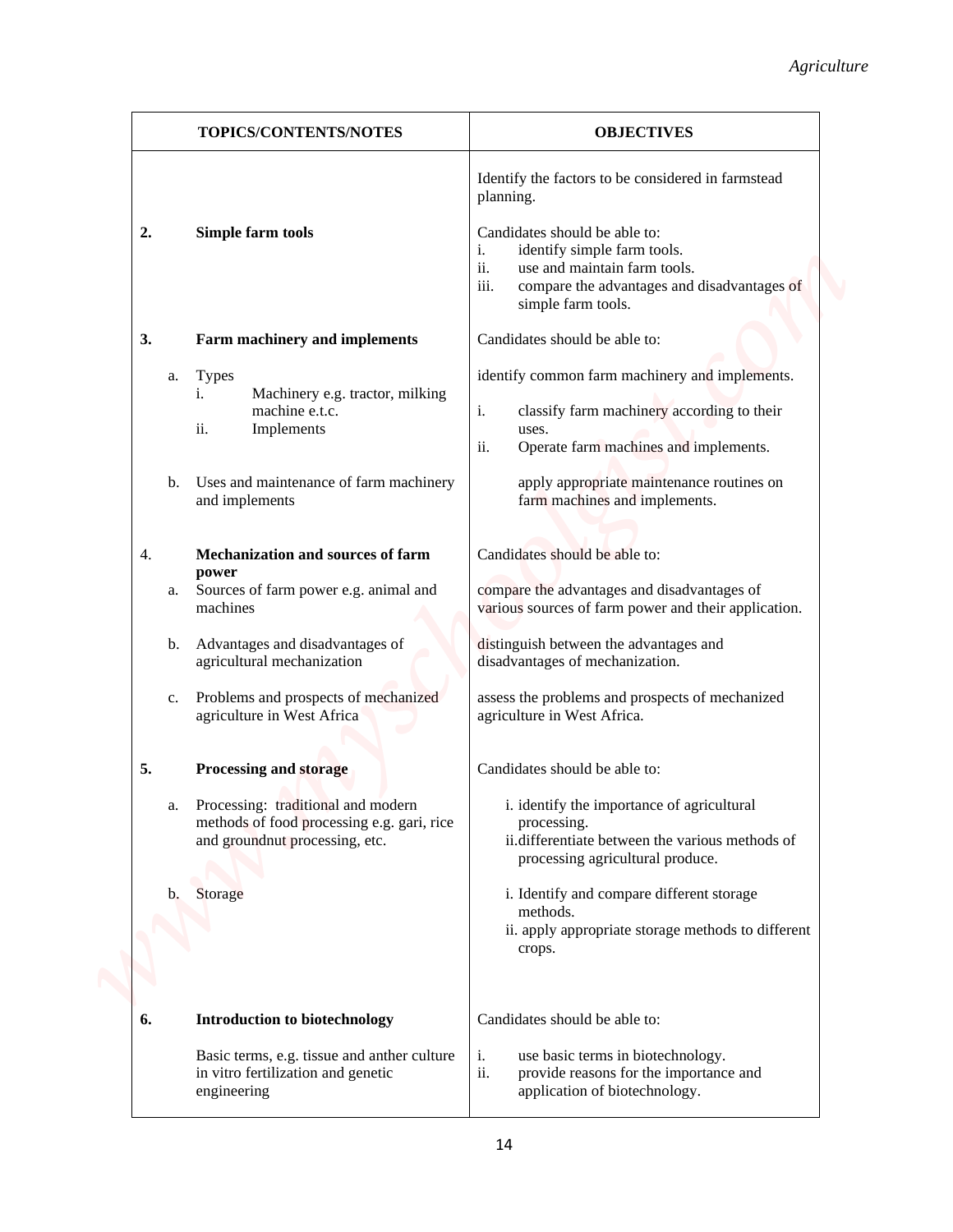| 7.<br>Application of ICT in agriculture<br>Candidates should be able to:<br>Features of computers<br>identify the various components of a computer.<br>a.                                                   |  |
|-------------------------------------------------------------------------------------------------------------------------------------------------------------------------------------------------------------|--|
|                                                                                                                                                                                                             |  |
|                                                                                                                                                                                                             |  |
| Uses of computers in agriculture: disease<br>b.<br>forecasting,<br>and<br>weather<br>ration<br>use the computer to enhance agricultural practices.<br>formulation, database and simulation<br>studies, etc. |  |
| Use of communication gadgets e.g.<br>use communication gadgets to improve agricultural<br>c.<br>mobile phone, internet, etc.<br>production.                                                                 |  |
| 8.<br>Introduction to agricultural research<br>Candidates should be able to:<br>and statistics                                                                                                              |  |
| use basic concepts in agricultural experiments.<br>Basic concepts in planning agricultural<br>a.<br>experiments e.g. hypothesis, treatment<br>and control, etc.                                             |  |
| b. Interpretation of results, e.g. measures of<br>i.<br>draw inferences from experimental results.<br>ii.<br>central tendency and experimental errors.<br>compute simple measures of central tendency.      |  |
|                                                                                                                                                                                                             |  |